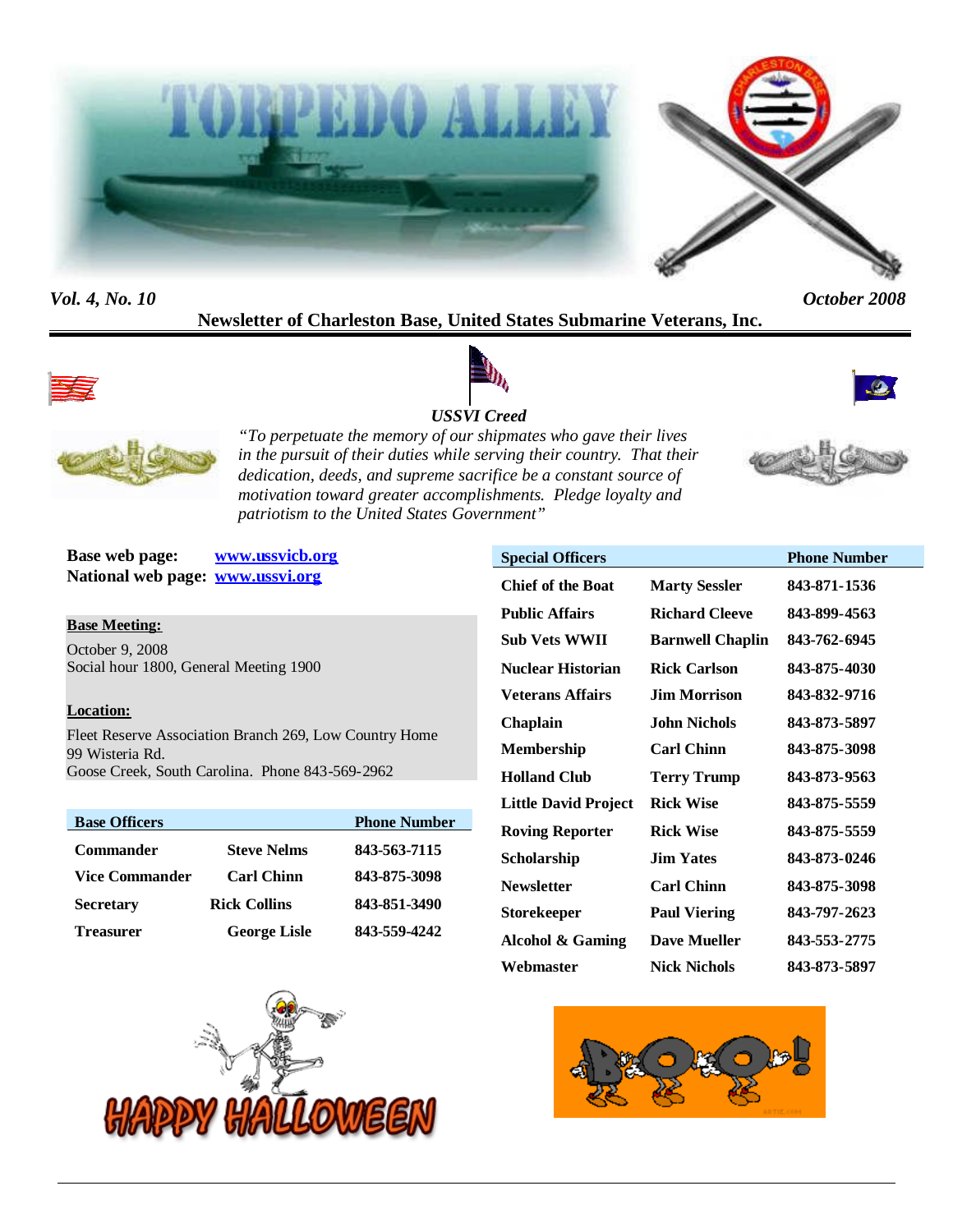#### **Minutes of the September 2008 meeting**

Attendance for the September 11, 2008 meeting was 89

**Opening Ceremony:** Acting Base Commander called the meeting to order. A Quorum was present and the meeting was commenced at 1900.

**Introductions:** New people were introduced; Michael Karriker, Alvin Hanson, and Vincent Dustin. Welcome aboard.

**Secretary:** Secretary Rick Collins asked for a motion to approve the meeting minutes from last month. A motion was made and seconded. Minutes approved.

**Treasurer**: George Lisle gave the treasurer's report.

**Storekeeper**: No report

**Chaplain**: September Report: Cards were sent as follows to:

Gary Semler as he recovers from back surgery.

**Jerry Farr** as he recovers from gall bladder surgery. **Ben Hebe**r as he undergoes treatment for his cancer.

Ben Heber is at home while undergoing radiation and chemo treatments. His cancer is isolated to the area on his neck. He has lost about 35 pounds but is in good spirits.

**Curly Houck**. Curly is at home and taking medication but his cancer is inoperable.

**Avery Lord** as he undergoes chemo treatments. **Barney Chaplin** as he continues to undergo chemo treatments.

Frank Evans as he underwent back surgery and as he recovers.

**George Wells** who is undergoing treatment for his lung cancer return.

**Larry Sims** while he was in the hospital for eye problems. **Jerry Coutu** on the death of his wife, Myrtle, on 8 September.

**Donna Moore** on the death of her husband, John, who rode the GRANT Blue. He was not a member of SUBVETS.

**Clyde Peters**. Everything went well in Atlanta. They changed some of his medication and he is on the list to have the operation. He has to go back again in a month but they are going to do the operation probably by the first of the year.

Several follow-ups were made on those who've had surgery or illnesses in the last couple of months along with the base sending additional cards.

If you know of shipmates or spouses from other bases who are having a difficult time, had surgery, etc. and would like for USSVI Charleston Base to send them a card

**Sub Vets WWII**: 23 Oct. meeting at Ryan's, come on out and join. Lee Allison and Panama Jack went to the National WW2 convention in Louisville KY. They said that all the state commanders operate with help from USSVI.

**Scholarship**: No report

**Public Affairs**: No report

**Webmaster**: The web site has new information on it you need to take a look at it.

**Veteran's Affairs**: No report

**District Commander:** Jerry Stout was not present but sent a letter explaining some happenings at National. Jerry also sent a letter and award for Charleston Base. We have won the 2008 USSVI GOLDEN ANCHOR AWARD for Class III bases.

**Fleet Reserve:** No report

**Holland Club**: No report

**Membership**: Pay your dues. Rick Carlson will collect during this meeting.

**Little David:** No report

**Newsletter:** No report

**Alcohol & Gaming**: We have hats, Tee shirts, and license plates for "The After Battery" on sale.

**Chief of the Boat:** Hog roast coming up, do not bring cole slaw or baked beans, it is taken care of.

**Base Commander:** Not present and the acting base commander put all discussions on the election off until Base Commander, Vice Commander, and District Commander could be present.

**Nuclear Historian**: He gave a lovely and touching story about two TM's (Neck and Buddha) seeking a quality education.

**Old Business**: On 20 September we will be holding a Bell Tolling ceremony at Patriots Point for the Henry Clay reunion. All invited.

Christmas party coming up on 6 December, \$15 per person, member and wife, and \$20 per guest.

**New Business**: None

**Good Of The Order**: Still have a Holland Club ball cap that was lost at the Weapons Station.

Depth Charge drawing \$298 to winner who donated \$100 back to scholarship fund. The winner was Harry Kirk.

The Acting Base Commander adjourned meeting at 2000.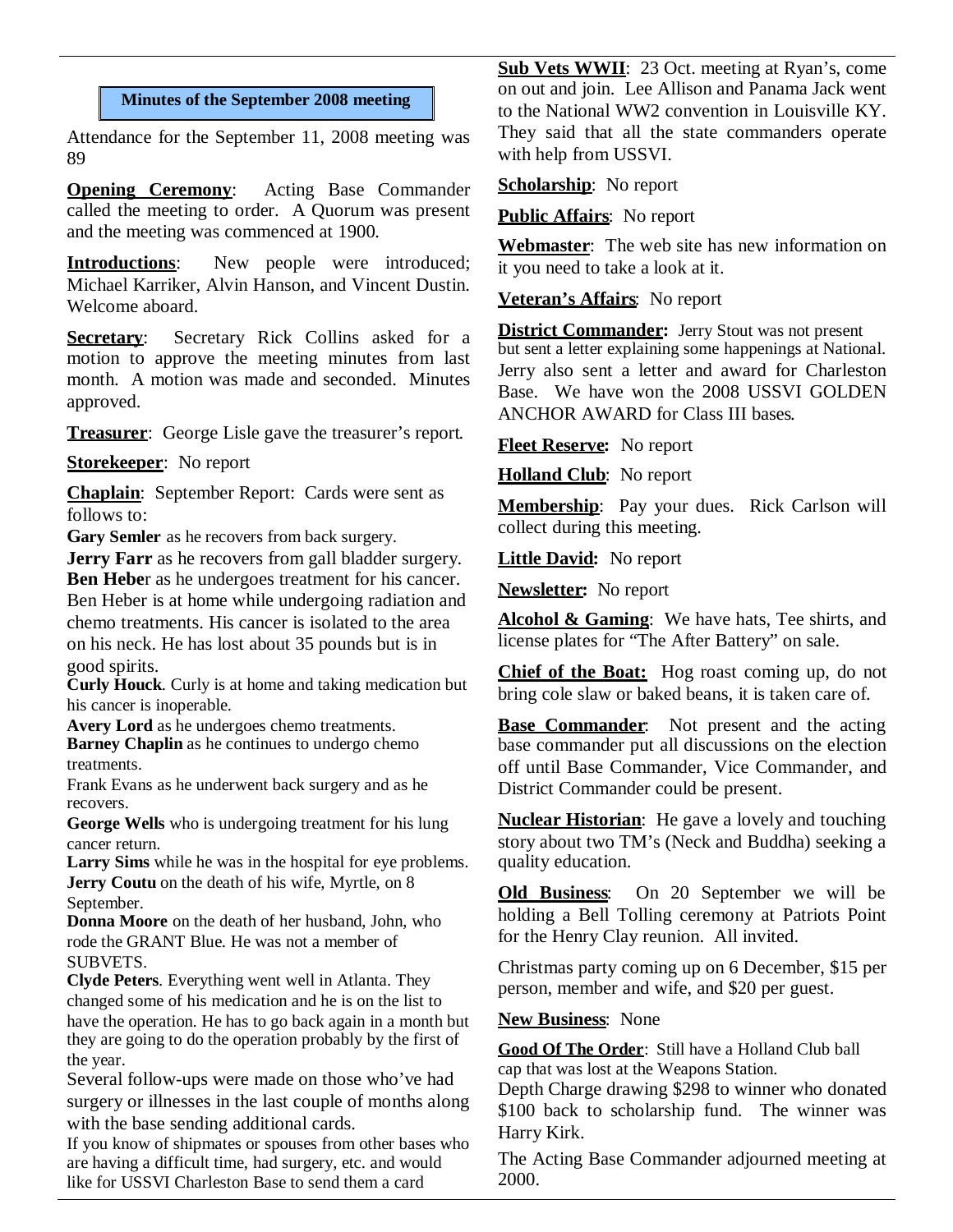please send their name and address to the Chaplain via email or phone call.

#### **\*\* End of the minutes for September 2008 \*\***

Concerns told at the meeting:

Barney Chaplin is out of the hospital. He has a malignant tumor between the rib cage and spinal cord. The good news is that it can be treated.

Curly Houck has terminal liver cancer and only has 4-6 months to live.

Ben Heber has cancer and will begin chemo and radiation treatments beginning Monday, August 18<sup>th</sup>.

Several follow-ups were made on those who've had surgery or illnesses in the last couple of months along with the base sending additional cards.

If you know of shipmates or spouses from other bases who are having a difficult time, had surgery, etc. and would like for USSVI Charleston Base to send them a card please send their name and address to the Chaplain via email or phone call.

### **Vice Commander Report**: No report





#### October 9 – Regular Monthly Meeting

October 18 – Hog Roast at The After Battery, starts 1300, \$5 each



# **Navy IDs Sailor, Says He Was Pinned By Rudder Ram**

The Navy today identified Machinist Mate 3rd Class Michael A. Gentile, of Fairfield, Maine, as the sailor who was killed in "an apparent accident" Saturday



*"Don't tell mom I'm a submariner, she thinks I play piano in a whorehouse."*

## **October Submarines Lost:**

| <b>USS Wahoo</b>    | SS 238 | October 11, 1943 |
|---------------------|--------|------------------|
| <b>USS</b> Dorado   | SS 248 | October 12, 1943 |
| <b>USS Seawolf</b>  | SS 197 | October 3, 1944  |
| <b>USS Escolar</b>  | SS 294 | October 17, 1944 |
| <b>USS Darter</b>   | SS 227 | October 24, 1944 |
| <b>USS Shark II</b> | SS 314 | October 24, 1944 |
| <b>USS Tang</b>     | SS 306 | October 24, 1944 |
| <b>USS O-5</b>      | SS 66  | October 11, 1923 |

#### The Final Patrol

*Lord, these departed shipmates with dolphins on their chest,*

*Are a part of an outfit known as the very best. Make them welcome and take them by the hand, You'll find without a doubt they were the best in all the land.*

*So, heavenly Father, add their names to the roll, Of our departed shipmates still on patrol. Let them know that we who survive, Will always keep their memories alive.*

#### **Membership Dues**

2009 membership dues are payable on 1 October 2008. You can pay anytime. Let's make this easy and everyone pay on time or early! If you're not sure what you owe, contact Carl Chinn at carlc@sc.rr.com or 875-3098. There will be a list at the meetings starting in July.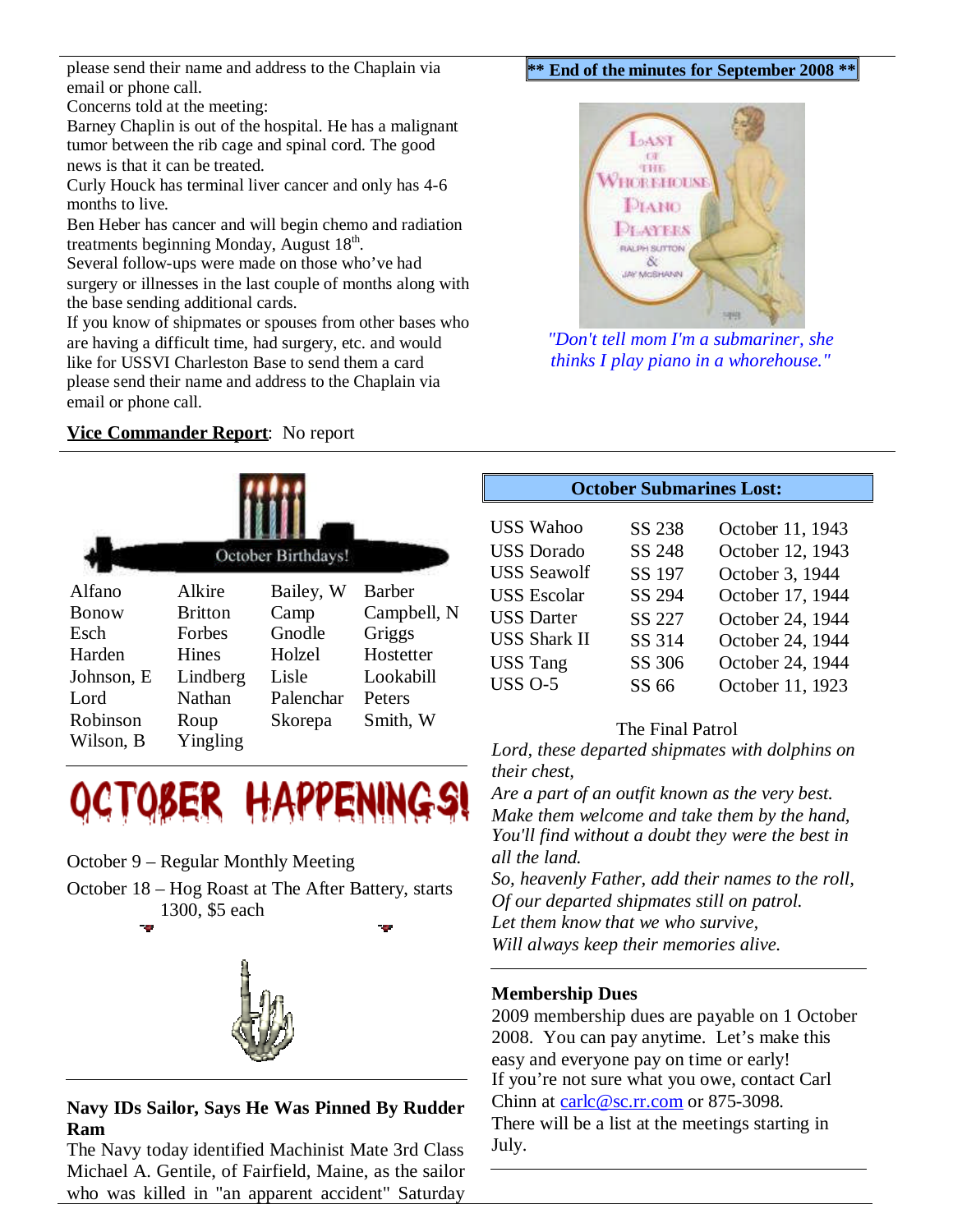on board the ballistic missile submarine USS Nebraska as it operated near O'ahu.

The Naval Safety Center reported that Gentile died after becoming entangled and pinned in the rudder ram aboard the Nebraska during cleaning.

Gentile, 21, joined the Navy in July of 2005. He had been assigned to the Nebraska since Nov. 15, 2006. Gentile had previously served on USS Alaska.

Gentile was part of the "blue crew" on the Nebraska, which has two crews that take turns manning the submarine.

"Our sincerest condolences and prayers continue to go out to the family and friends of Petty Officer Gentile," the Navy said in a release. Memorial service plans are pending.

## **Investigation Ongoing In Death Of USS Nebraska Sailor**

# (KITSAP SUN 23 SEP 08)

BANGOR - The Navy identified the sailor killed in an apparent accident aboard a Naval Base Kitsap Bangor-based submarine as Machinist Mate 3rd Class Michael A. Gentile of Fairfield, Maine.

Gentile, 21, died Saturday while the ballistic submarine USS Nebraska was conducting routine operations off of Oahu, Hawaii, according to Submarine Group Trident. The accident was originally reported by the Navy on Sunday night. Per Navy policy, the sailor's name wasn't released until 24 hours after next of kin had been notified.

Details of the incident are not available because an investigation is ongoing, according to the press release.

Gentile joined the Navy in July 2005. He had been assigned to the USS Nebraska's Blue Crew since Nov. 15, 2006. He had previously served on the USS Alaska, also based at Bangor.

The sub was beneath the surface at the time of the accident, said Submarine Group Trident spokesman Lt. Kyle Raines. Gentile was given emergency medical treatment on board the sub and was placed on a medical helicopter, but he died before reaching The Queen's Medical Center in Hawaii.

The submarine pulled into port in Pearl Harbor on Monday where an investigation began and crew members met with counselors.

Raines says there was no indication that a mechanical problem or malfunction was involved, nor was anyone else injured.

The USS Nebraska is one of 14 Ohio-class submarines that can carry up to 24 Trident ballistic missiles.



### **Hog Roast**

The Charleston Base annual hog roast will be held on October 18, starting at 1300. \$5.00 each, pay at the gate.

Cole Slaw and Baked Beans provided. Please bring a side dish or dessert to share with all.



# **Annual Christmas Party**



The Charleston Base Christmas Party will be on 6 December 2008. It will be held at the same location as the past 2 years; *Gatherings* in beautiful downtown Dorchester, SC.



Same rules as always…

you must have a ticket to attend and THERE WILL BE NO TICKET SALES AT THE DOOR!

Cocktails at 1700, Dinner at 1830 Dress is not prescribed, come comfortable, as you desire. Coat and tie, slacks and shirt, etc. Tickets will be available at the September meeting. Last day to buy tickets is 13 November meeting. Buy early! Ticket price: \$15 per person for member and spouse/girlfriend. \$20 per person for all other guests.

## **Charleston Base WWII member "On Eternal Patrol"** Mr. Thomas E. Walsh, 86, died peacefully at the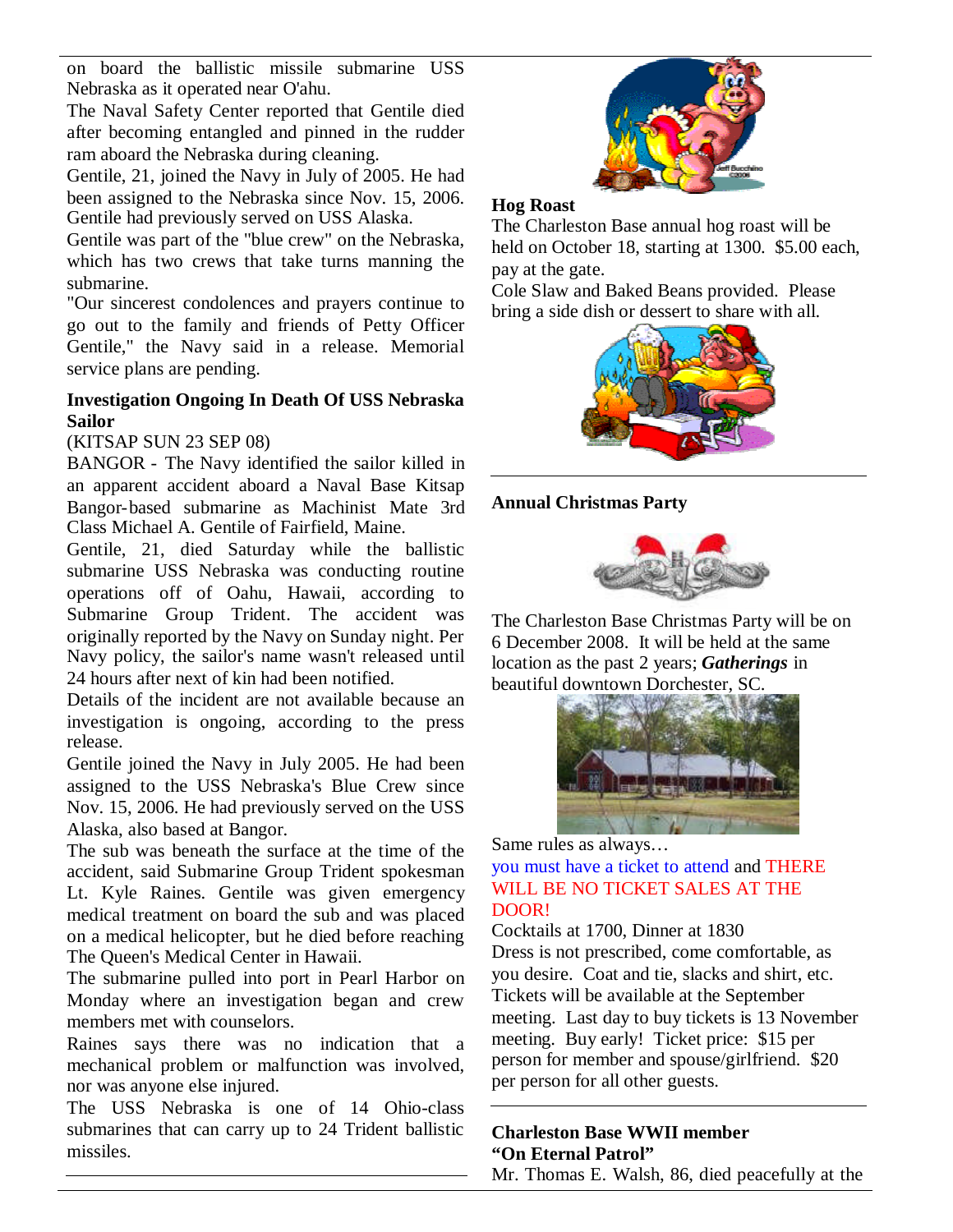### **Submarine On Show In Falmouth**

At the heart of the Maritime Museum's Under the Sea exhibition, is the Drebbel, a replica of the very first submarine designed in the 1620s, which recently received a very special visit.

Henrietta van Kuffeler travelled all the way from The Hague in Holland to see the submarine and visit the Museum, accompanied by her stepson Christiaan, and his son Philip, who are descendents of the van Kuffeler's who closely assisted the inventor Cornelius Drebbel in his exploits.

The Drebbel is a marvel of what was then hugely advanced technology. A reconstruction was completed in 2001 for the BBC programme 'Building the Impossible' and closely followed the techniques, materials and methods originally developed by the Dutch inventor Drebbel. Our special guests bridged a nine generation gap of the marriage of Drebbel's two daughters to the van Kuffelers.

Christiaan van Kuffeler said: 'It is fascinating to see the actual working results of technological development at an embryonic stage, in the 17th century, which now forms the basis of the country's modern defence capabilities. The museum is to be congratulated on such an excellent educational display'.

The Drebbel is an amazing feat of engineering, made from wood, originally rowed by a crew of 12, using oars with folding leather blades. When submerged, the air was purified by salt peter, and the vessel remained under the surface of the Thames for two hours. Today's scaled down replica has only half an hours breathable air in the hull before carbon dioxide levels become dangerous. With no windows to see where they were going, the rowers navigated by means of a compass, and a large rudder for steering.

#### *First Drebbel Submarine*

The first serious discussion of a "submarine" (a craft designed to be navigated underwater) appeared in 1578 from the pen of William Bourne, a British mathematician and writer on naval subjects. Bourne proposed a completely enclosed boat that could be submerged and rowed underwater. It consisted of a wooden frame covered with waterproof leather; it was to be submerged by reducing its volume by contracting the sides through the use of hand vises. Bourne did not actually construct his boat, and residence of his daughter on Tuesday evening, Sept. 16, 2008, under the care of Hospice.

Thomas was the son of the late Edward G. Walsh and the late Marie A. Reed Walsh. He was born in Aliquippa, Pa. He graduated from the Steubenville Catholic Central High School in Steubenville, Ohio. He was raised in Weirton, W.Va., and served his country in the U.S. Navy during World War II. He married Margaret Mary Donnelly in 1950. He worked for the Weirton Steel Company for 30 years. He and Margaret had lived in Myrtle Beach before moving to Aiken in 1995. He was a communicant of the St. Mary Help of Christians Catholic Church and a member of the Knights of Columbus Msgr. George Lewis Smith Council 3684 and Assembly 1074, as a submarine sailor on the USS Drum (SS-228).

Mr. Walsh is survived by his two daughters, Mary Michelle Westcott and Mary Diane Walsh-Pierpoint and her husband, John Pierpoint. He is also survived by a grandson, Patrick Walsh Westcott of Greenwood. Visitation will be at George Funeral Home and Cremation Center, 211 Park Ave. S.W., Aiken, today, Sept. 18, 2008, from 6 to 8 p.m. and the Funeral Mass will be held on Friday, Sept. 19, 2008 at 11 a.m. at St. Mary Help of Christians Catholic Church, Aiken. Interment will follow in the Calvary Cemetery. Memorial Donations may be made to Faith Home Inc., P.O. Box 39, Greenwood, SC 29648 or the USS Drum Restoration Fund, P.O. Box 190756, Mobile AL 36619-0756. Sailor, Rest Your Oar

#### **Viet Nam**

In late 2000, CdrAirGroup (CAG) Jim Stockdale, Room 7 Senior Ranking Officer (SRO), asked his old friend, By Fuller, to provide a list of the roommates of Room 7, Hanoi Hilton as of Christmas 1970. The roommates of this room were extraordinary, both at the time of incarceration, and then later in freedom. Here is the list.

Room 7 had the first organized church service to be held in the prisons of North Vietnam. Permission was asked for by Stockdale, and

twice denied by the Camp Commander. The room was warned not to do it. Room 7 decided to do it anyway.

They even had a choir. Their solemn service quickly caught the eye of the guards and authorities. Armed guards rushed into the room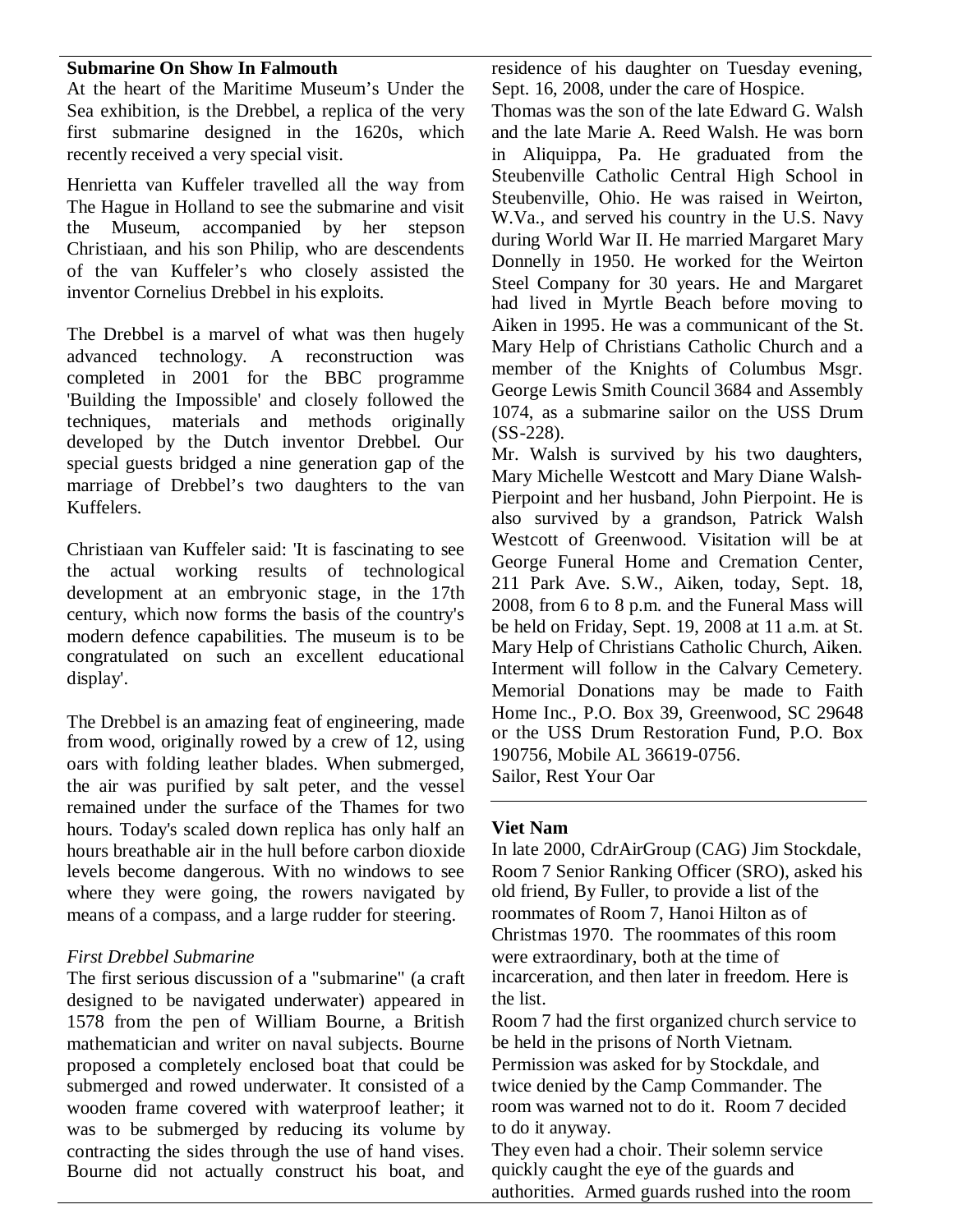Cornelis Drebbel (or Cornelius van Drebbel), a Dutch inventor, is usually credited with building the first submarine.

Between 1620 and 1624 he successfully manoeuvred his craft at depths of from 12 to 15 feet (four to five meters) beneath the surface during repeated trials in the Thames River, in England. Van Drebbel's submarine was powered by oarsmen, the oars protruding through flexible leather seals. Snorkel air tubes were held above the surface by floats, thus permitting a submergence time of several hours.

Van Drebbel followed his first boat with two others. The later models were larger but they relied upon the same principles. It is reported that after repeated tests, King James I of England rode in one of his later models to demonstrate its safety. But even royal favour failed to arouse the interest of the British Navy. It was an age when the possibility of submarine warfare was still far in the future.

Drebbel's submarine resembled that proposed by Bourne in that its outer hull consisted of greased leather over a wooden frame; oars extended through the sides and, sealed with tight-fitting leather flaps, provided a means of propulsion both on the surface and underwater.

It is also said that Van Drebbel developed a chemical which purified the air and allowed the crew to stay submerged for extended periods.





Rumor has it that there is a new game being played at one of the tables at The After Battery.

to break up the "ominous" unauthorized meeting. Ringleaders, Risner, Coker and Rutledge were led out of the room with guards at each arm (they were headed for more Heartbreak Hotel, solitary confinement and lots of punishment). Bud Day was the one who then jumped up on his bed and started to sing "The National Anthem" and "God Bless America." The entire room burst into song. Then Rooms Six, Five, Four, Three, Two and One joined in succession.These songs of pride and defiance were loud enough to be heard outside the 15-foot walls of the Hanoi Hilton. As Robbie marched out the door, his back straightened with pride. He held his head high. Robbie later recalled his thoughts as his roommates burst out in song, "I felt like I was nine feet tall and could go bear hunting with a switch."

Thirty one years later, on November 16, 2001 a nine-foot tall bronze statue of Brigadier General Robinson Risner, USAF would be dedicated on the central plaza of the United States Air Force Academy. To Bud Day (principal speaker), Ross Perot (the sponsor of the project), and dozens of Robbie's Room-Seven roommates at the ceremony, it seemed more fitting to call the statue "life size." Photos: Dedication of B/ Gen Robbie Risner's Statue - USAFA 16-18 November 2001.

CAG, knowing what the VC reaction would be, was heard to remark something to the effect, "Well, I guess we just can't stand prosperity." Our camp, yet unnamed, from that moment on became known as "Camp Unity." The guards protested, but the songs continued. Shortly thereafter, Vietnamese troops entered each room in force. They had their hats secured with chinstraps in place, they had fixed bayonets, and they were mad! They quickly backed the POWs against the walls with a bayonet in each POW's stomach. The singing immediately ceased as the troops burst through the doors. The VC later claimed that they had put down a riot. It wasn't a real riot, but it was a lot of fun until the soldiers entered the room. Several roommates of Room 7 were jerked out the next day. The next day, Orson Swindle in Room 6 tapped the following message on the wall:

"Damn, you'd have to get in line to get in trouble in that crowd!!"

Thanks to By Fuller for the gut work of putting together this fact sheet. Paul Galanti and Mike McGrath assisted. This historical document is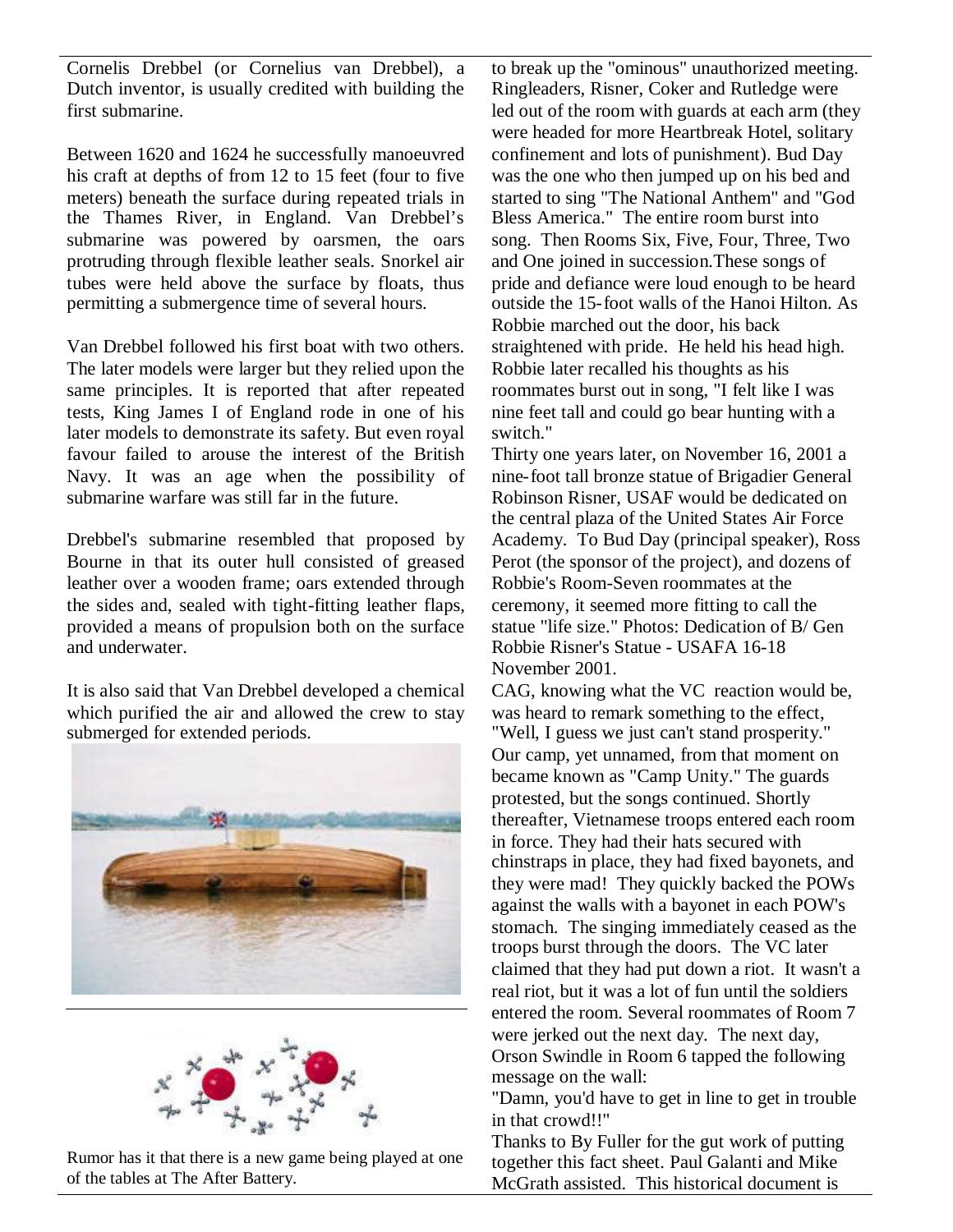Like all good sailors who frequent the YMCA and the Christian Science Reading Room, some of those who attend the Wednesday Socials have taken up an old children's game of Jacks. So there is now competition with the Tiddlywinks and Pick-Up-Sticks players. Looks like Old Maid is hanging by a thread with all this new activity.

Special thanks goes to Richard Cleeve for re-introducing this exciting activity to our Wednesday socials!



**NR-1 Inactivation Ceremony, Reunion November 21**

The Inactivation Ceremony for Submarine NR-1 will be held in conjunction with a crew reunion on November 21, 2008, at Submarine Base, Groton, Conn. Questions or contact information can be forwarded to EMC(SS) Roy Hoagland at  $\frac{\text{nr1} \text{reunion@nr1} \cdot \text{navy} \cdot \text{mil}}{ \text{mr2} \cdot \text{sn3} \cdot \text{m1} \cdot \text{m3} \cdot \text{m1}}$ 

You can also call Chief Hoagland at 860-271-6582 for more information.

dedicated to a fearless leader, Vice Admiral Jim Stockdale, CAG.

Here's what the men of Room 7 accomplished: (D=deceased)

Roster of "Room 7" on 26 December, 1970

| (Hanoi Hilton):                   |                      |              |
|-----------------------------------|----------------------|--------------|
| Name:                             | Shootdown rank Days  |              |
| captive                           |                      |              |
| 1. Brady, Al                      | Cdr, USN             | 2236         |
| Coker, George<br>2.               | Lt $(jg)$ , USN      | 2381         |
| 3. Coskey, Ken                    | Cdr,USN              | 1650         |
| 4. Craner, Bob (D)                | Maj, USAF            | 1911         |
| 5. Crayton, Render                | LCdr, USN            | 2562         |
| 6. Crow, Fred                     | LCol, USAF           | 2170         |
| 7. Crumpler, Carl                 | LCol,USAF            | 1713         |
| 8. Daniels, Vern                  | Cdr,USN              | 1966         |
| 9. Daughtrey, Norlan              | Capt, USAF           | 2751         |
| 10. Day, Bud                      | Maj, USAF            | 2027         |
| 11. Denton, Jerry                 | Cdr, USN             | 2766         |
| 12. Doremus, Rob                  | LCdr,USN             | 2729         |
| 13. Dramesi, John                 | Capt, USAF           | 2163         |
| 14. Dunn, Howie (D)               | Maj, USMC            | 2624         |
| 15. Fellowes, Jack                | LCdr, USN            | 2381         |
| 16. Finlay, Jack                  | LCol, USAF           | 1781         |
| 17. Franke, Bill                  | Cdr,USN              | 2729         |
| 18. Fuller, By                    | Cdr, USN             | 2060         |
| 19. Gillespie, Chuck (D) Cdr, USN |                      | 1968         |
| 20. Guarino, Larry                | Maj, USAF            | 2801         |
| 21. Gutterson, Laird              | Maj, USAF            | 1846         |
| 22. Hughes, Jim                   | Col, USAF            | 2130         |
| 23. James, Charlie                | Cdr,USN              | 1761         |
| 24. Jenkins, Harry (D)            | Cdr, USN             | 2648         |
| 25. Johnson, Sam                  | Maj, USAF            | 2494         |
| 26. Kasler, Jim                   | Maj,USAF             | 2400         |
| 27. Kirk, Tom                     | LCol, USAF           | 1964         |
| 28. Lamar, Jim                    | LCol, USAF           | 2474         |
| 29. Larson, Swede                 | LCol, USAF           | 2130         |
| 30. Lawrence, Bill                | Cdr,USN              | 2076         |
| 31. Ligon, Vern (D)               | LCol, USAF           | 1942         |
| 32. McCain, John                  | LCdr,USN             |              |
|                                   |                      | 1966         |
| 33. McKnight, George              | Maj, USAF<br>Cdr,USN | 2655<br>2185 |
| 34. Moore, Mel                    |                      | 2521         |
| 35. Mulligan, Jim                 | Cdr, USN             |              |
| 36. Pollard, Ben                  | Maj, USAF            | 2120         |
| 37. Risner, Robbie                | LCol, USAF           | 2706         |
| 38. Rivers, Wendy                 | LCdr, USN            | 2715         |
| 39. Rutledge, Howie (D)Cdr, USN   |                      | 2633         |
| 40. Schoeffel, Pete               | Cdr, USN             | 1988         |
| 41. Shumaker, Bob                 | LCdr, USN            | 2923         |
| 42. Stockdale, Jim                | Cdr, USN             | 2713         |
| 43. Stockman, Hervey              | LCol,USAF            | 2093         |
| 44. Stratton, Dick                | Cdr,USN              | 2250         |
| 45. Tanner, Nels                  | LCdr, USN            | 2338         |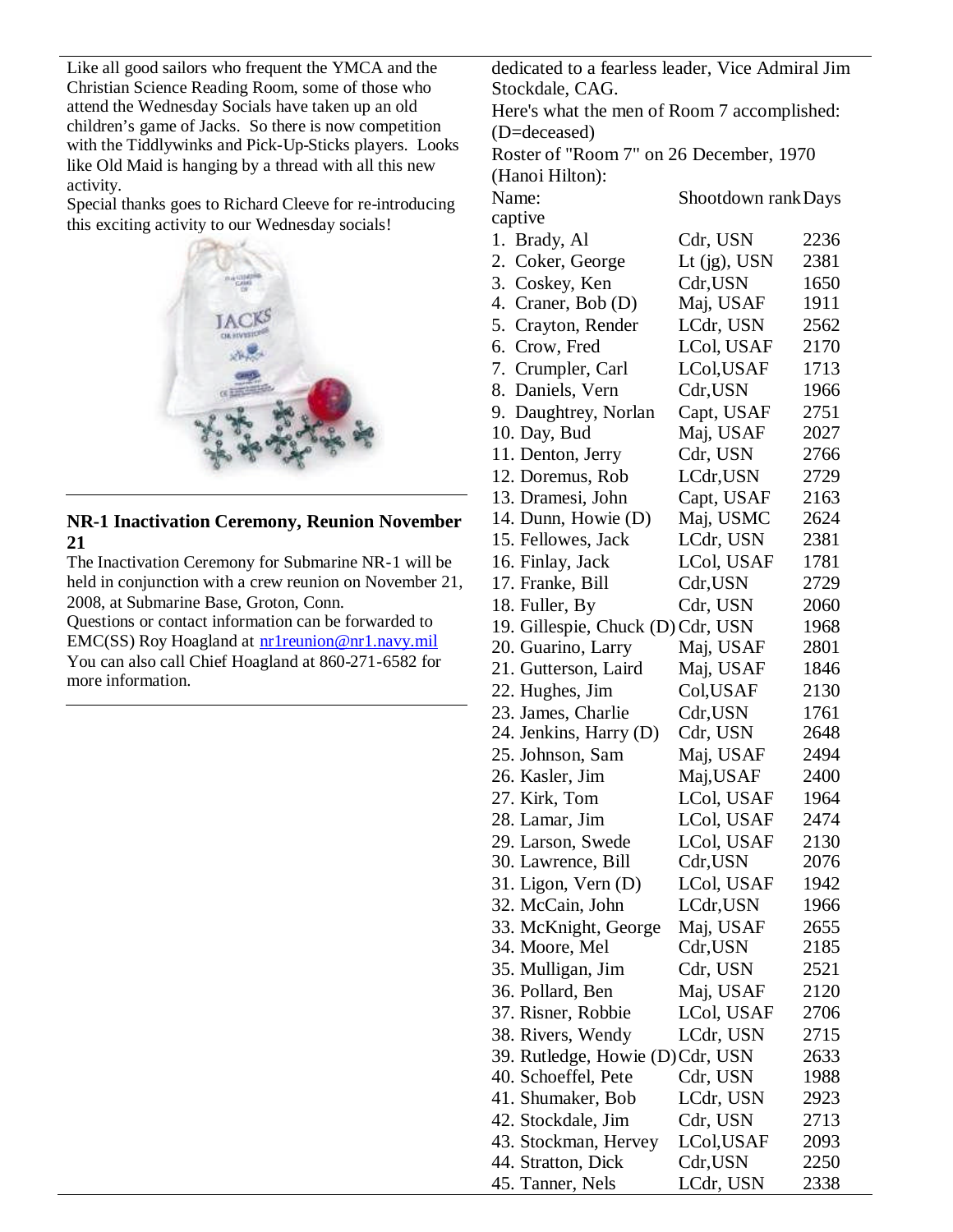

# **Admiral Osborne Scholarship Fund**

How about helping out the scholarship fund? We are offering a Charleston Base Challenge Coin for sale. ALL proceeds go into the scholarship fund.

Coins only cost \$7 each. Available for an additional \$1 is a protective plastic capsule.

To get your coin(s) see Jim Yates, Julian Villegas or Carl Chinn.

Make sure you have one for "when you get challenged"!

Buy several for great gifts!



# **Russia Successfully Test Fired The "Bulava"**

Barents Observer, September 19, 2008

The Russian Navy yesterday successfully test fired a "Bulava-M" missile from a submarine in the Barents Sea. Navy officials now confirm that the missile next year will be installed at the country's first 46. Webb, Ron Capt, USAF 2093 47. Anderson, Gary (D) Lt (ig), USN  $2151$ Total days in captivity: 108,116 Man-years in captivity: 296.21 Here's a brief history of the 47 men: 5 Made Admiral rank: Stockdale O-9, Lawrence O-9, Shumaker O-8, Denton O-8, Fuller O-8) 1 Made General rank: Risner O-7 40 Others stayed in the military and attained the following ranks: USMC - 1 Col-- Dunn Navy - 1 Cdr-- Coker AF - 1 LCol-- Daughtrey AF - 19 Colonels-- Craner, Crow, Crumpler, Day, Dramesi, Finlay, Guarino, Gutterson, Hughes, Kasler, Johnson, Kirk, Lamar, Larson, Ligon, McKnight, Pollard, Stockman, & Webb Navy - 18 Captains-- Brady, Coskey, Crayton, Daniels, Doremus, Fellowes, Franke, Gillespie, James, Jenkins, McCain, Moore, Mulligan, Rivers, Rutledge, Schoeffel, Stratton, & Tanner 2 became U.S. Congressmen: Johnson, Texas; McCain, Arizona 2 became U.S. Senators: Denton, Alabama; McCain, Arizona 1 was a Vice Presidential candidate: Stockdale 1 was a Presidential candidate: McCain 2 received the Medal of Honor: Stockdale, Day (Day resumed his career as a lawyer) 3 received the Navy Cross: Denton, Coker, Fuller 3 of the 4 POWs to receive this award were from this room: Red McDaniel was the 4th POW to receive the award. 4 made escapes. All were recaptured, all were tortured: Dramesi, Coker, McKnight, Day 2 were jet aces from the Korea War: Risner: 9 kills in F-86; Kasler: 6 kills in F-86 1 first pilot to fly over Russia in U-2 spy aircraft: Stockman 1 was shot down 4-15-1944 in Germany: Ligon - POW until April 1945; 26th mission in P-47 1 shot down 3 German planes during WW II flying British aircraft: Guarino - Flew 156 missions in Sicily, India, China and Indo-China. 1 flew 62 missions in Korea War: Johnson - Got credit for 1 kill, 1 damaged, 1 probable kill against Mig 15s. 7 received the Air Force Cross: Kasler--3 awards; Risner--2 awards; Dramesi: 2 awards, Day, Kirk, Guarino and McKnight each received one award

4 were Navy Test Pilots: Stockdale,Lawrence, Gillespie, & Franke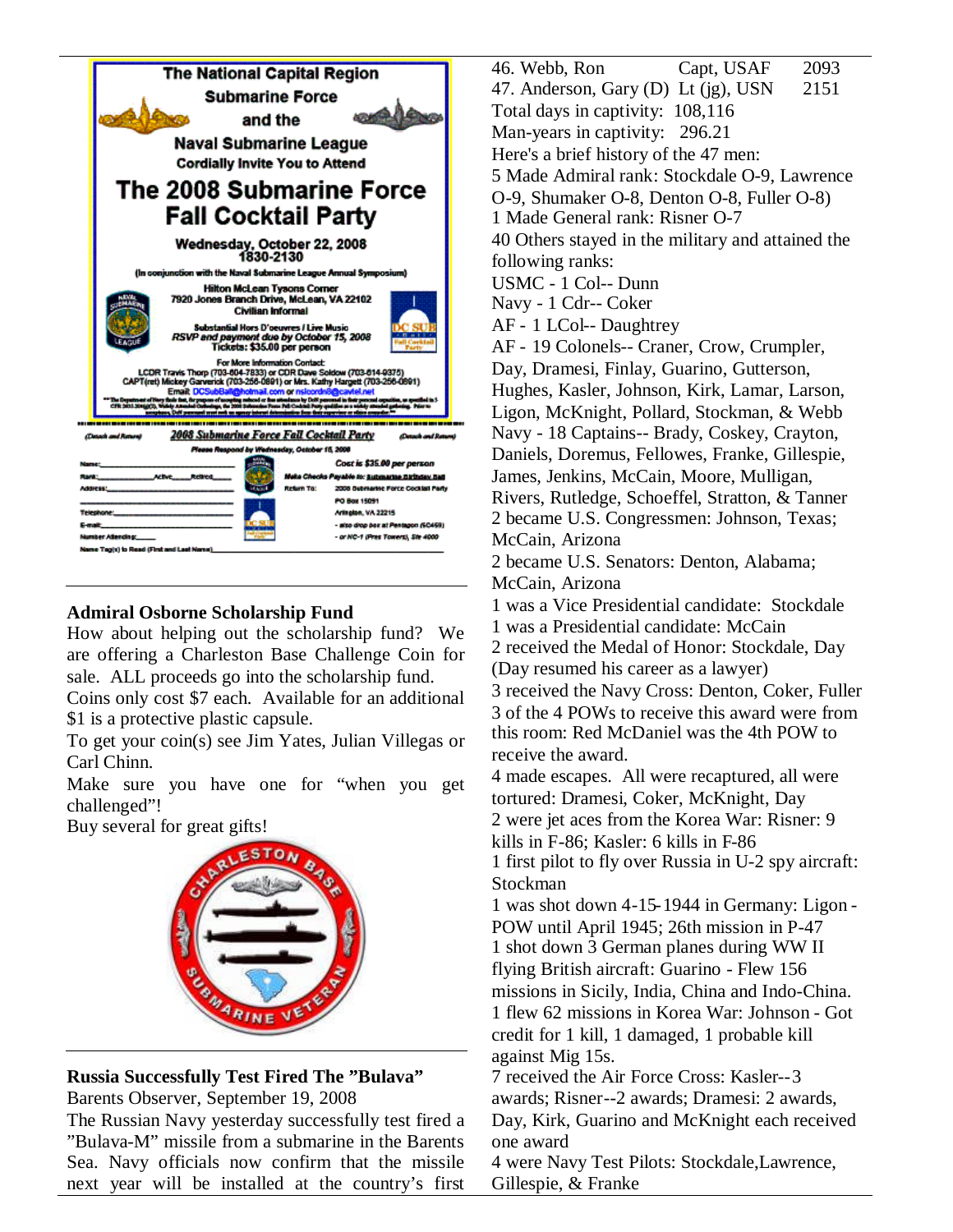fourth-generation submarine, the "Yuri Dolgorukii". Meanwhile, Navy officials say that the "Yuri Dolgorukii", a 955 "Borey" class vessel, is undergoing test sailing outside Severodvinsk, Arkhangelsk Oblast.

The launch made from the "Dmitrii Donskoy", the Navy's recently modernized Typhoon submarine, took place in the Barents Sea. The missile successfully hit its target at Kamchatka.

The successful launch allows me to say with big certainty that the complex will be applied in the Armed Forces, a high-ranking military official told RIA Novosti. However, more test launches will be necessary, also from the "Yuri Dolgorukii", he adds. The "Bulava" missile has previously undergone seven test launches, of which the last three have been unsuccessful. The missile's application in the Armed Forces has several times been postponed.

The new "Yuri Dolgorukii" will together with the "Bulava-M" missile, be Russia's state of the art military hardware. The vessel has an estimated price tag of 23 billion RUB (600 million EUR).

## **Russian Navy To Adopt New Bulava Ballistic Missile In 2009**

RIA Novosti, September 19, 2008

MOSCOW – Russia will adopt new Bulava-M submarine-based ballistic missiles for service with the Navy and commission the first Borey-class strategic nuclear submarine in 2009, a senior Navy official said on Friday.

The Navy on Thursday conducted a scheduled launch of the Bulava missile from the submerged Dmitry Donskoi, a Typhoon-class ballistic missile nuclear submarine, in northern Russia's White Sea, and the missile reached its target at the Kura testing grounds on the Kamchatka Peninsula, about 6,700 kilometers (4,200 miles) east of Moscow.

"The successful launch of the ballistic missile allows us to assert with certainty that both the Bulava missile and the Yury Dolgoruky submarine will be put into service in 2009," the official said.

The Bulava (SS-NX-30), developed by the Moscow Institute of Thermal Technology, is designed for deployment on Borey-class Project 955 nuclearpowered submarines.

The first submarine in the series, the Yury Dolgoruky, was built at the Sevmash plant in the northern Arkhangelsk Region and is currently undergoing sea trials.

The submarine has a length of 170 meters (580 feet), a body diameter of around 13 meters (42 feet), and a submerged speed of about 29 knots.

1 flew with the Thunderbirds: Johnson 11 were USNA graduates: Brady '51, Denton '47, Fellowes '56, Fuller '51, Gillespie '51, Lawrence '51, McCain '58, Rivers '52, Schoeffel '54, Shumaker '56, & Stockdale '47 2 were Landing Signal Officers (LSOs): Stockdale, Tanner 1 escaped the B-52 community and got into combat flying the F-105G: Larson 1 has a daughter who is an astronaut, gone into space three times (789 hours): Lawrence - she is presently in training as a crewmember of the International Space Station. 1 was a Navy Air Wing Commander (CAG): Stockdale (COMAIRGRU 16) 1 commanded a Navy Carrier, USS America: Fuller – he later became Battle Group Commander CARGRU 4 Commander 10 were Squadron Commanders when shot down: Schoeffel (VA-83), Coskey (VA-85), Day (TBD), Denton(VA-75), Franke, Fuller (VA-76), Gillespie, Jenkins (VA-163), Lawrence (VF-143), Ligon (11th TRS) and Larson (469th TFS) 5 were Squadron Executive Officers: Daniels, Moore, Mulligan, Rutledge, & Brady - they were shot down before they could make Squadron Commander.

10 authored books:

- a. Day: *Return With Honor*
- b. Denton: *When Hell Was In Session*
- c. Dramesi: *Code of Honor*

d. Guarino: *A POW's Story: 2801 Days in Hanoi*

(Almost eight YEARS!)

e. Johnson: *Captive Warriors: A Vietnam POW's Story*.

f. McCain: *Faith of My Fathers*.

- g. Mulligan: *The Hanoi Commitment*.
- h. Risner: *The Passing of the Night*.
- i. Rutledge: *In the Presence of Mine Enemies.*

j. Stockdale: 1 *Courage Under Fire*;

2 *In Love and War*; 3 *A Vietnam Experience*; 4 *Thoughts of a Philosophical*

# *Fighter Pilot*.

4 became

Presidents/Commandants/Superintendents of institutions of higher learning:

Stockdale: President of the Citadel and President of the Naval War College

Lawrence: Superintendent of the USNA

Shumaker: Superintendent of the Naval

Postgraduate School

Denton: Commandant of Armed Forces Staff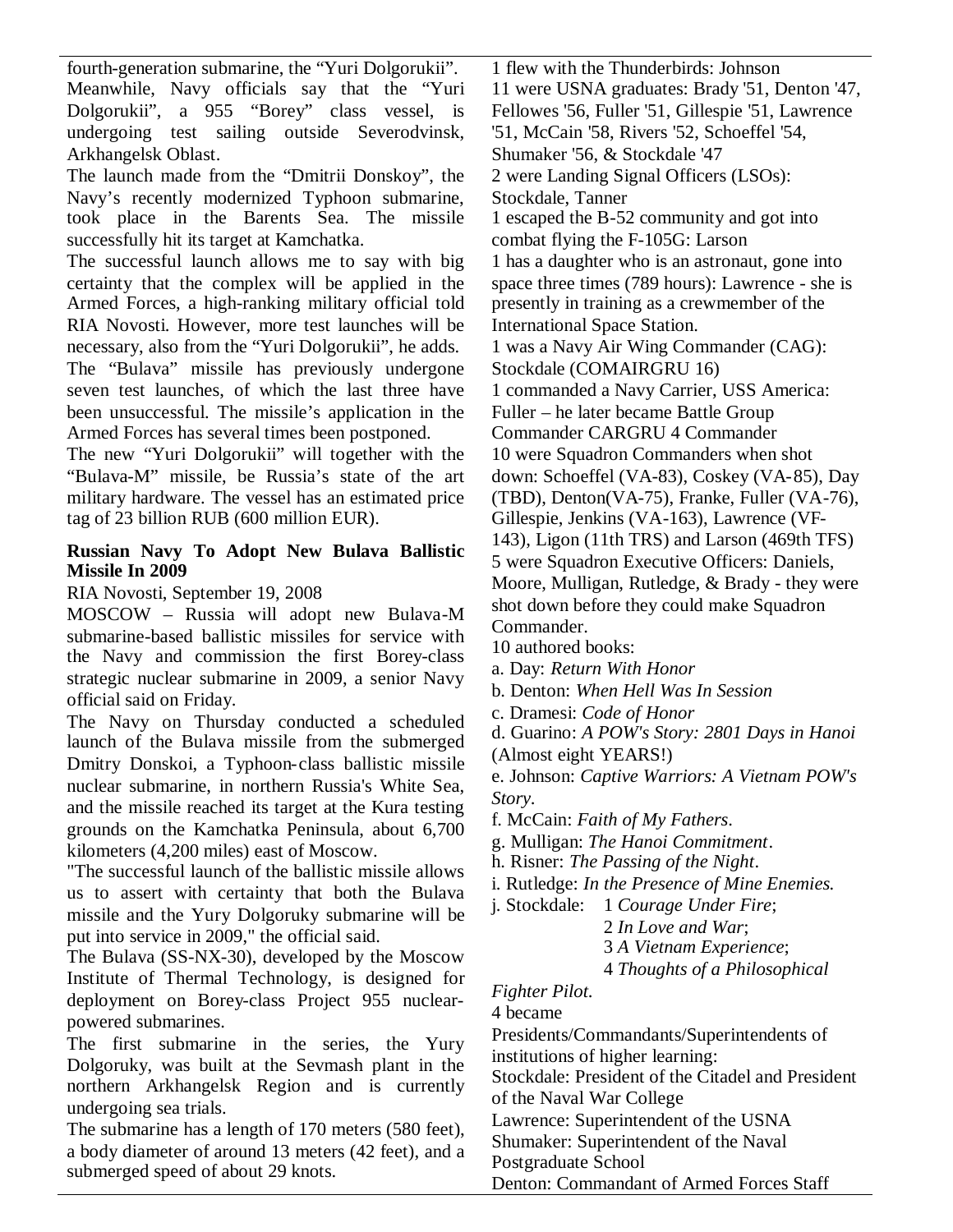It will be equipped with 16 Bulava ballistic missiles, each carrying up to 10 nuclear warheads and having a range of 8,000 kilometers (5,000 miles).

Two other Borey-class nuclear submarines, the Alexander Nevsky and the Vladimir Monomakh, are currently under construction at the Sevmash plant.

Fourth-generation Borey-class nuclear-powered submarines armed with Bulava missiles will form the core of Russia's fleet of modern strategic submarines.

Russia plans to build at least seven \$890-million submarines of this class by 2015.



### **Navy Shows Off Unmanned Submarine-Detecting Craft**

*The Remote-Controlled Boats Are Designed To Detect Quiet-Diesel Submarines. Officials Say The Vessels Will Be Useful In The Persian Gulf. They Are Expected To Be Deployed In 2011.*

SAN DIEGO – To the world it might be called a robot boat, but its proper name is the Unmanned Surface Vehicle, and the U.S. Navy expects it to be a major tool in countering what officials believe is a growing threat posed by quiet diesel-powered submarines owned by rogue nations.

In advance of the official roll-out today, reporters were allowed to see the boat on Thursday at Naval Base Point Loma before it took a trial run on San Diego Bay.

College

2 built their own airplanes: Jenkins: Long EZ; Shumaker: Glassair; Pollard is currently flying sail planes.

1 was the first active duty Naval Aviator to fly Mach II: Lawrence

1 was first Naval Aviator to land on an aircraft carrier in 0/0 fog with a

newly developed Aircraft Carrier Landing System: Gillespie – Yes, it was an emergency low fuel state!

2 Naval Aviators were in the final selection groups (before shootdown) for the Mercury Astronaut Program: Lawrence, Shumaker Many of the members of Room 7 either served during wars prior to Vietnam, or who saw combat in theatres other than Vietnam. WW II:

Vern Ligon: USA Air Corps, 25 missions, P-47 pilot, POW in Stalag Luft 1, 1944-45, escaped once, recaptured.

Larry Guarino: USA Air Corps, 156 missions in Sicily, India, China and Indo-China. Spitfires. Hervey Stockman: USA Air Corps, 68 missions, P-51.

Jim Kasler: USA Air Corps, 7 missions as tail gunner, B-29.

Harry Jenkins and Gordon Larson were Navy V5 cadets and Fred Crow was an Army Air

Corps aviation cadet when WW II ended. Bud Day: Corporal, USMC, 30 months in south and central Pacific, April 1942-Nov 1945.

By Fuller and Carl Crumpler: Enlisted in US Navy summer of 1945, saw boot camp by the end of WW II.

Fred Crow and Al Brady: were Navy dependents at Pearl Harbor, December 7, 1941. Korea:

Robby Risner: USAF, 108 missions, F-86. Mig Ace with 9 kills.

Jim Kasler: USAF, 100 missions, F-86, Mig Ace with 6 kills.

Howie Rutledge: USN, 200 missions, F9F-2 as a Flying Midshipman.

Harry Jenkins: Served aboard USS Fred T. Berry (DD-141) off coast of Korea. Flying

Midshipman.

Tom Kirk: Flew missions in Korea (we need more information from Tom).

Larry Guarino: USAF, Air Defense Alert missions.

Jim Lamar: USAF, 100 missions in F-80 and P-51.

The goal is to greatly expand the Navy's ability to